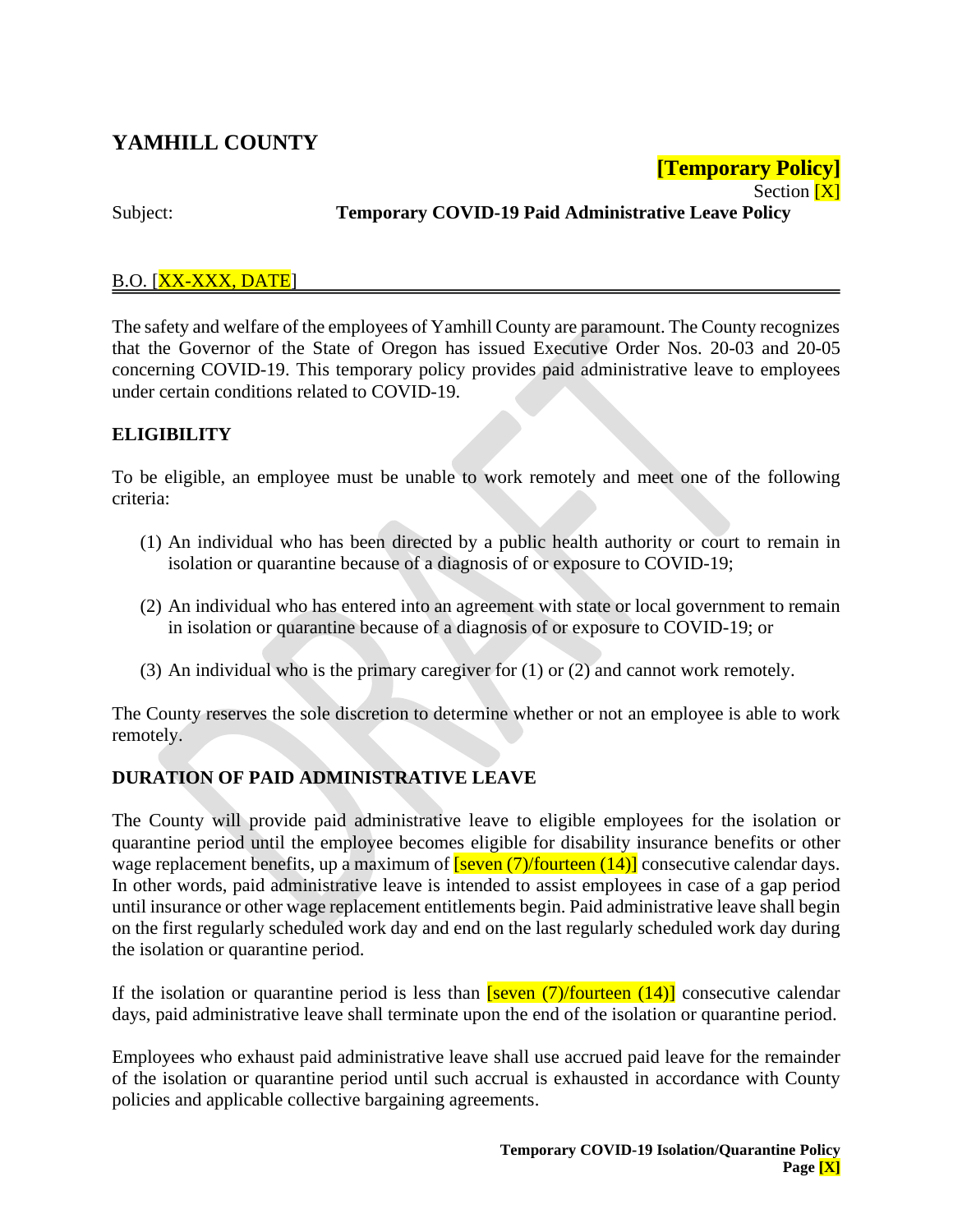## **FMLA/OFLA ELIGIBILITY**

Paid administrative leave shall run concurrently with FMLA/OFLA leave where applicable. Employees who are eligible for FMLA/OFLA leave will receive conditional approval with approval subject to related County policies and procedures and statutory requirements.

## **LEAVE REQUESTS**

Eligible employees must complete and sign the COVID-19 Isolation/Quarantine Leave Form and submit the form to Human Resources. Incomplete or untimely submissions may cause approval to be delayed or denied or for a shorter period of paid administrative leave to be approved.

#### **RETURN TO WORK**

Employees must report to work on the next regularly scheduled work day following the end of the isolation or quarantine period or upon release or authorization by the public health authority or state or local government, whichever occurs first. Employees may be required to submit written documentation of release or authorization. Employees may also be required to comply with the Return to Work policy where applicable.

In order to assist employees in their transition back to work, employees must notify Human Resources upon the end of the isolation or quarantine period and at least **[two]** business day before returning to work.

Failure to report to work in accordance with this policy shall be treated as an unexcused absence in accordance with the Attendance and Punctuality policy and/or applicable collective bargaining agreements.

# **STATUTORY COMPLIANCE**

In the event of any conflict between the terms set forth in this temporary policy and applicable law, the law will be followed. No employee will suffer adverse employment action, discrimination, or retaliation with respect to any term or condition of employment for requesting, using, inquiring about, complaining about, or participating in an investigation, proceeding, or hearing related to this temporary policy or the use of leave provided under this temporary policy, except in cases of abuse, fraud, or other violation of policies and procedures.

## **RENEWAL AND EXPIRATION OF POLICY**

This temporary policy will automatically upon the termination of the state of emergency declared by the Governor of Oregon in Executive Order No. 20-03 or thirty (30) days from the date of adoption, whichever occurs first unless extended by the Board of Commissioners. This temporary policy may be extended **[Optional: by the Board of Commissioners or County** Administrator] as needed in increments of thirty (30) days or less.